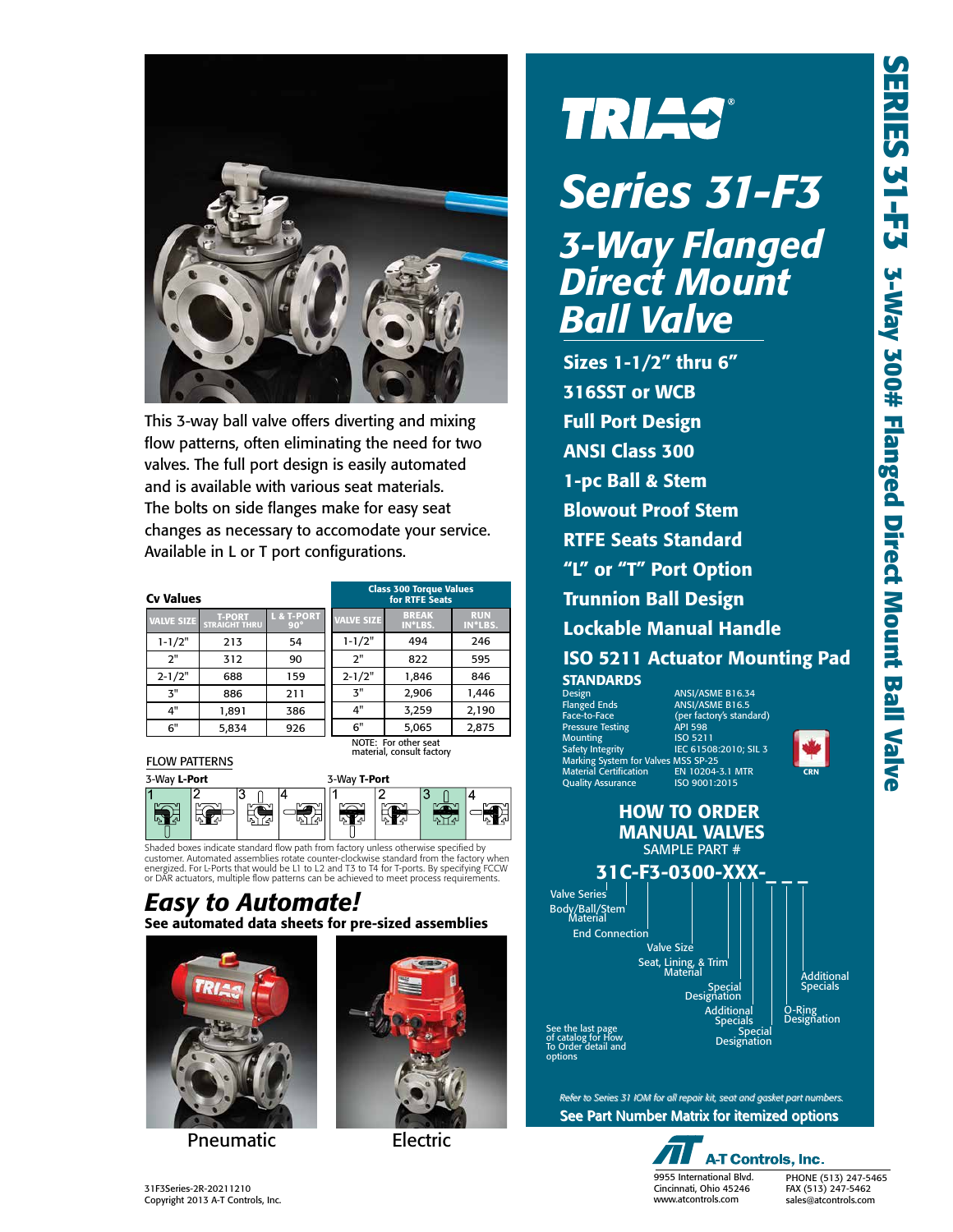## **Series 31-F3** 3-Way Flanged Ball Valve

## Full Port, L or T Option ANSI Class 300

|                | <b>MATERIALS LIST</b>                |                       |                                  |                                |             |
|----------------|--------------------------------------|-----------------------|----------------------------------|--------------------------------|-------------|
| NO.            | <b>PART NAME</b>                     | QTY                   | <b>STAINLESS</b><br><b>STEEL</b> | <b>CARBON STEEI</b>            | <b>PART</b> |
| $\mathbf{1}$   | <b>BODY</b>                          | $\mathbf{1}$          | ASTM A351<br><b>GRADE CF8M</b>   | ASTM A216<br><b>GRADE WCB</b>  |             |
| $\overline{2}$ | <b>END CAP</b>                       | 3                     | ASTM A351<br><b>GRADE CF8M</b>   | ASTM A216<br><b>GRADE WCB</b>  |             |
| 3              | <b>TOP COVER</b>                     | -1                    | ASTM A351<br><b>GRADE CF8M</b>   | ASTM A216<br><b>GRADE WCB</b>  |             |
| 4              | <b>BALL &amp; STEM</b>               | $\mathbf{1}$          | ASTM A351<br><b>GRADE CF8M</b>   | ASTM A351<br><b>GRADE CF8M</b> |             |
| 5              | <b>SEAT</b>                          | $\overline{3}$        | <b>RTFE</b>                      | <b>RTFE</b>                    | $\ast$      |
| 6              | <b>THRUST WASHER</b>                 | $\mathbf{1}$          | 50/50 STFE                       | 50/50 STFE                     | $\ast$      |
| $\overline{7}$ | <b>TRUNNION BEARING</b>              | $\mathbf{1}$          | PEEK                             | PEEK                           | $\ast$      |
| 8              | <b>ANTI-STATIC SPRING</b>            | $\mathbf{1}$          | AISI 316                         | AISI 316                       | $\ast$      |
| 9              | <b>JOINT GASKET</b>                  | $\overline{3}$        | <b>PTFE</b>                      | <b>PTFE</b>                    | $\ast$      |
| 10             | <b>COVER GASKET</b>                  | $\mathbf{1}$          | <b>PTFE</b>                      | <b>PTFE</b>                    | $\ast$      |
| 11             | STEM O-RING                          | $\mathbf{1}$          | <b>FKM</b>                       | <b>FKM</b>                     | $\ast$      |
| 12             | <b>GLAND PACKING</b>                 | 1 SET                 | PTFE                             | <b>PTFE</b>                    | $\ast$      |
| 13             | <b>GLAND BUSHING</b>                 | $\mathbf{1}$          | AISI 304                         | <b>AISI 304</b>                |             |
| 14             | <b>BELLEVILLE WASHER</b>             | $3*$                  | AISI 301                         | AISI 301                       |             |
| 15             | <b>HANDLE SLEEVE</b>                 | $\mathbf{1}$          | <b>VINYL</b>                     | <b>VINYL</b>                   |             |
| 16             | <b>HANDLE BAR</b><br>$2 - 1/2" - 3"$ | $\mathbf{1}$          | AISI 304                         | <b>AISI 304</b>                |             |
| 16             | HANDLE BAR 4"- 6"                    | $\mathbf{1}$          | <b>CARBON STEEL</b>              | <b>CARBON STEEL</b>            |             |
| 17             | <b>HANDLE HUB</b>                    | $\mathbf{1}$          | ASTM A351                        | ASTM A351                      |             |
|                | $2 - 1/2" - 4"$                      |                       | <b>GRADE CF8</b>                 | <b>GRADE CF8</b>               |             |
| 17             | <b>HANDLE HUB 6"</b>                 | $\mathbf{1}$          | <b>WCB</b>                       | <b>WCB</b>                     |             |
| 18             | <b>INDICATOR PLATE</b>               | $\mathbf{1}$          | <b>AISI 304</b>                  | <b>AISI 304</b>                |             |
| 19             | <b>HANDLE BOLT</b>                   | $\mathbf{1}$          | <b>AISI 304</b>                  | <b>AISI 304</b>                |             |
| 20             | HANDLE 1-1/2" - 2"                   | $\mathbf{1}$          | <b>AISI 304</b>                  | <b>AISI 304</b>                |             |
| 21             | PACKING GLAND                        | $\mathbf{1}$          | ASTM A351<br><b>GRADE CF8</b>    | ASTM A351<br><b>GRADE CF8</b>  |             |
| 22             | <b>HANDLE STOP BOLT</b>              | $\mathbf{1}$          | AISI 304                         | AISI 304                       |             |
| 23             | <b>NUT &amp; WASHER</b>              | $\mathbf{1}$          | AISI 304                         | <b>AISI 304</b>                |             |
| 24             | <b>BODY STUD</b>                     | #                     | ASTM A193<br><b>GRADE B8</b>     | ASTM A193<br><b>GRADE B8</b>   |             |
| 25             | <b>BODY NUT</b>                      | #                     | ASTM A194<br><b>GRADE 8</b>      | ASTM A194<br><b>GRADE 8</b>    |             |
| 26             | <b>COVER STUD</b>                    | $\boldsymbol{\wedge}$ | ASTM A193<br><b>GRADE B8</b>     | ASTM A193<br><b>GRADE B8</b>   |             |
| 27             | <b>COVER STUD</b>                    | $\boldsymbol{\wedge}$ | ASTM A194<br><b>GRADE 8</b>      | ASTM A194<br><b>GRADE 8</b>    |             |
| 28             | PACKING GLAND BOLT                   | $\overline{2}$        | AISI 304                         | <b>AISI 304</b>                |             |
| 29             | PACKING GLAND NUT                    | $\overline{2}$        | <b>AISI 304</b>                  | <b>AISI 304</b>                |             |

\* On 6" valve, qty is 8 pcs (4 on each packing gland bolt)<br># 1-1/2" THRU 3" = Qty. 12 pcs | 4" = Qty. 18 pcs | 6" = Qty. 30 pcs<br>^ 1-1/2" THRU 3" = 4 pcs, 4" = 6 pcs., 6" = 12 pcs

TFM™ is a trademark of Dyneon™, a 3M Company.<br>Kalrez® is a registered trademark of DuPont Performance Elastomers.<br>A-T Controls reserves the right to change product designs and technical/dimensional specifications without n

*DIMENSIONS For ANSI Class 300 (IN)*

|                 | <b>VALVE DIMENSIONS</b> |      |       |      |      |      |   |       |      |       |       |       |      |       | ACTUATOR MOUNTING DIMENSIONS |      |       |      |       |                |       |
|-----------------|-------------------------|------|-------|------|------|------|---|-------|------|-------|-------|-------|------|-------|------------------------------|------|-------|------|-------|----------------|-------|
| <b>SIZE</b>     |                         | В    |       |      |      |      |   |       |      |       |       | Iνı   |      |       |                              |      |       |      |       | <b>ISO 521</b> | (LBS) |
| $1 - 1/2"$      | .57                     | 2.88 | 6.12  | 0.81 | 0.06 | 0.87 | 4 | 4.50  | 4.13 | 10.31 | 8.62  | 6.16  | 0.75 | 0.748 | 0.93                         | 0.39 | 2.756 | 0.47 | 4.016 | F07/F10        | 35    |
| 2"              | .97                     | 3.62 | 6.50  | 0.88 | 0.06 | 0.75 | 8 | 5.00  | 4.45 | 10.31 | 9.37  | 6.42  | 0.75 | 0.748 | 0.93                         | 0.39 | 2.756 | 0.47 | 4.016 | F07/F10        | 45    |
| $2 - 1/2$       | 2.60                    | 4.12 | 7.50  | .00  | 0.06 | 0.87 | 8 | 5.88  | 5.37 | 14.37 | 1.22  | 8.07  | 0.83 | 0.866 | 1.10                         | 0.47 | 4.016 | 0.55 | 4.921 | F10/F12        | 68    |
| 3"              | 2.99                    | 5.00 | 8.25  | 1.13 | 0.06 | 0.87 | 8 | 6.62  | 5.78 | 19.88 | 1.85  | 8.46  | 0.83 | 0.866 | 1.10                         | 0.47 | 4.016 | 0.55 | 4.921 | F10/F12        | 96    |
| 4 <sup>''</sup> | 3.98                    | 6.19 | 10.00 | .25  | 0.06 | 0.87 | 8 | 7.88  | 7.52 | 27.76 | 15.35 | .06   | .14  | .063  | 1.38                         | 0.55 | 4.921 | 0.71 | 5.512 | F12/F14        | 158   |
| 6''             | 5.91                    | 8.50 | '2.50 | .44  | 0.06 | 0.87 |   | 10.62 | 9.80 | 37.60 | 18.90 | 13.77 | 50.، | .41   | 1.81                         | 0.7  | 5.51  | 0.87 | 6.496 | F14/F16        | 367   |



-ØA

ØF X "G" HOLES<br>ON A "H" BCD

2" THRU 2"<br>STAINLESS HANDLE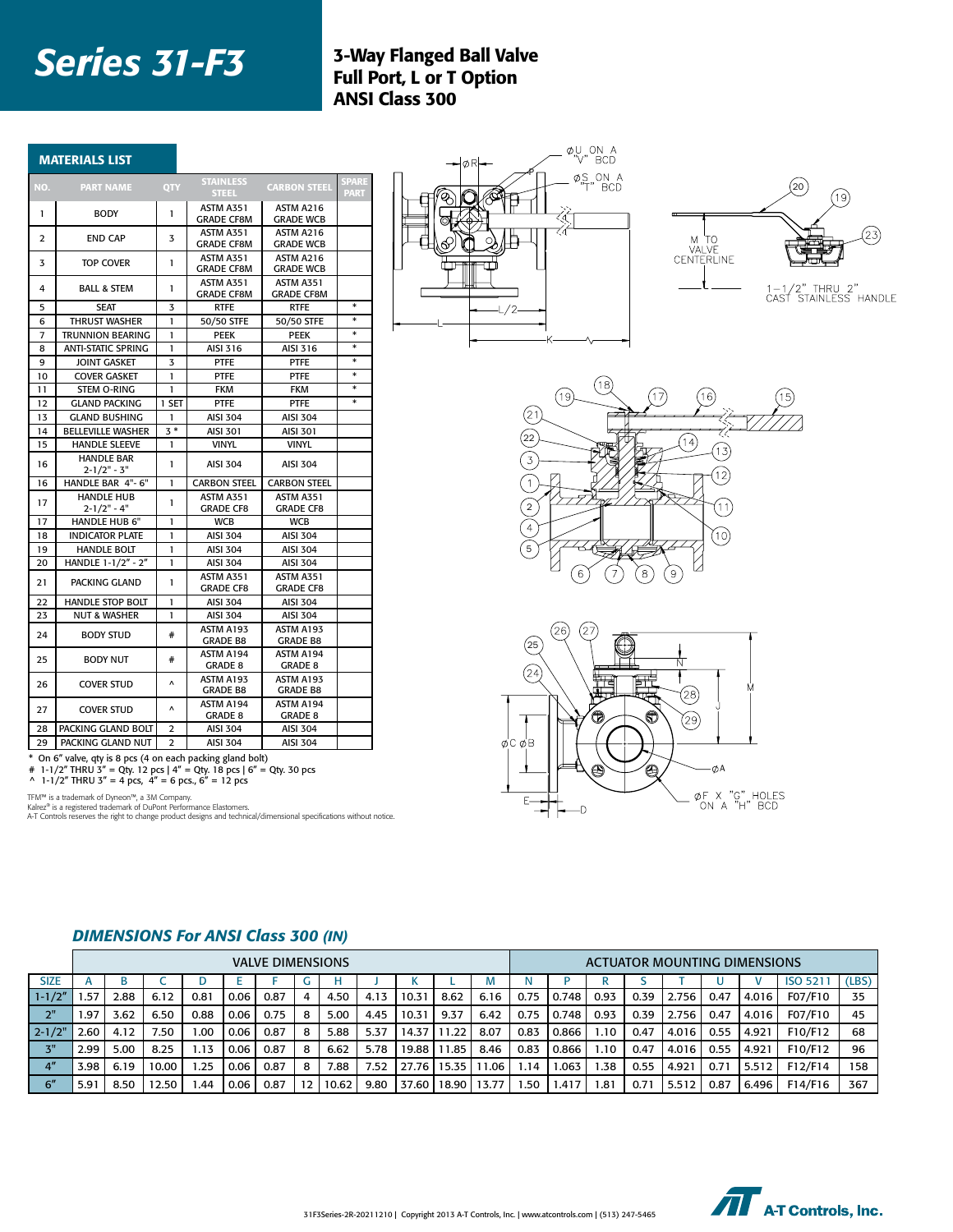#### *Series 31* 3-Way Flanged Ball Valve Full Port, L or T Option ANSI Class 300



Pressure - Seat Materia<br>Temp Ratre Stre PTFE TFM™-16 TFM™-1600 -75° | | | | 2000 -50° 2000 2000 1000 2000 100° | 2000 | 2000 | 1000 | 2000 122° | 2000 | 2000 | 1000 | 2000 150° 1829 1869 899 1852 200° 1524 1636 719 1587 250° 1220 1402 540 1323 300° 915 1168 360 1058 350° 610 935 180 794 400° 305 701 0 529 450° 0 467 265 500° | 234 | 0 550° 0

*Pressure vs. Temperature - Series 31*



| $50^\circ$  | 720 | 740 |
|-------------|-----|-----|
| $75^\circ$  | 720 | 740 |
| 90°         | 720 | 740 |
| $99^\circ$  | 720 | 740 |
| $100^\circ$ | 720 | 740 |
| $200^\circ$ | 620 | 680 |
| $300^\circ$ | 560 | 655 |
| $400^\circ$ | 515 | 635 |
| $500^\circ$ | 480 | 605 |
| $600^\circ$ | 450 | 570 |
|             |     |     |

Temp CF8M psi WCB psi  $-20^\circ$  720 740

| <b>VALVE SIZE</b> | <b>T-PORT</b><br><b>STRAIGHT THRU</b> | <b>L &amp; T-PORT</b><br>$90^\circ$ |
|-------------------|---------------------------------------|-------------------------------------|
| $1 - 1/2"$        | 213                                   | 54                                  |
| ን"                | 312                                   | 90                                  |
| $2 - 1/2"$        | 688                                   | 159                                 |
| $\mathbf{z}$ "    | 886                                   | 211                                 |
| 4"                | 1.891                                 | 386                                 |
| 6"                | 5,834                                 | 926                                 |

| <b>Class 300 Torque Values</b><br>for RTFE Seats |                         |                        |
|--------------------------------------------------|-------------------------|------------------------|
| <b>VALVE</b><br><b>SIZE</b>                      | <b>BREAK</b><br>IN*LBS. |                        |
| $1 - 1/2"$                                       | 354                     | Publishe<br>are base   |
| 2"                                               | 613                     | differenti             |
| $2 - 1/2"$                                       | 946                     | with clea              |
| $\mathbf{z}$ "                                   | 1,353                   | Consult t              |
| 4"                                               | 2,682                   | Sizing Gu<br>assistanc |
| 6"                                               | 5,348                   | actuators              |
|                                                  |                         |                        |

| Published torques              |
|--------------------------------|
| are based on full              |
| differential pressure          |
| with clean water.              |
| <b>Consult the Application</b> |
| Sizing Guide for               |
| assistance with sizing         |
| actuators.                     |
|                                |

| <b>31 Series Component Temperature Ratings</b> |                           |                                      |  |  |  |  |
|------------------------------------------------|---------------------------|--------------------------------------|--|--|--|--|
| <b>COMPONENT</b>                               | <b>MATERIAL</b>           | <b>TEMPERATURE</b>                   |  |  |  |  |
|                                                | <b>PTFE</b>               | -50°F to 450°F                       |  |  |  |  |
| <b>Stem Packing</b>                            | Graphite                  | $-100^{\circ}$ F to $1100^{\circ}$ F |  |  |  |  |
| Gaskets                                        | TFM™-1600                 | -75°F to 500°F                       |  |  |  |  |
|                                                | PTFE (standard)           | $-50^{\circ}$ F to $400^{\circ}$ F   |  |  |  |  |
|                                                | Graphite                  | $-100^{\circ}$ F to $1100^{\circ}$ F |  |  |  |  |
|                                                | <b>PTFE</b>               | -50°F to 400°F                       |  |  |  |  |
| <b>Seats</b><br>(Other                         | RTFE (standard)           | $-50^{\circ}$ F to $450^{\circ}$ F   |  |  |  |  |
| <b>Materials</b><br>Available)                 | TFM™-1600                 | -75°F to 500°F                       |  |  |  |  |
|                                                | 50/50 STFE                | -50°F to 550°F                       |  |  |  |  |
|                                                | FKM (standard)            | -20°F to 450°F                       |  |  |  |  |
|                                                | Markez <sup>®</sup> Z1028 | 5°F to 608°F                         |  |  |  |  |
|                                                | Kalrez® 4079              | 30°F to 600°F                        |  |  |  |  |
|                                                | Chemraz® 505              | $-22^{\circ}$ F to 446 $^{\circ}$ F  |  |  |  |  |
|                                                | Kalrez® 6375              | $-4$ °F to 527°F                     |  |  |  |  |
| O-Rings                                        | Perlast <sup>®</sup> G75M | 5°F to 500°F                         |  |  |  |  |
|                                                | Chemraz <sup>®</sup> 564  | -40°F to 445°F                       |  |  |  |  |
|                                                | Low Temp Buna             | -65°F to 275°F                       |  |  |  |  |
|                                                | <b>EPDM</b>               | -70°F to 250°F                       |  |  |  |  |
|                                                | c:Bu                      | $COP_{t-1}$ $AOP_{t-1}$              |  |  |  |  |

IOTE: At temperature, alves are limited by ither the valve body/ nd cap pressure ratings, eat pressure ratings, or acking/stem seal/gaskets; Silicone | -60°F to 400°F | whichever is lower.

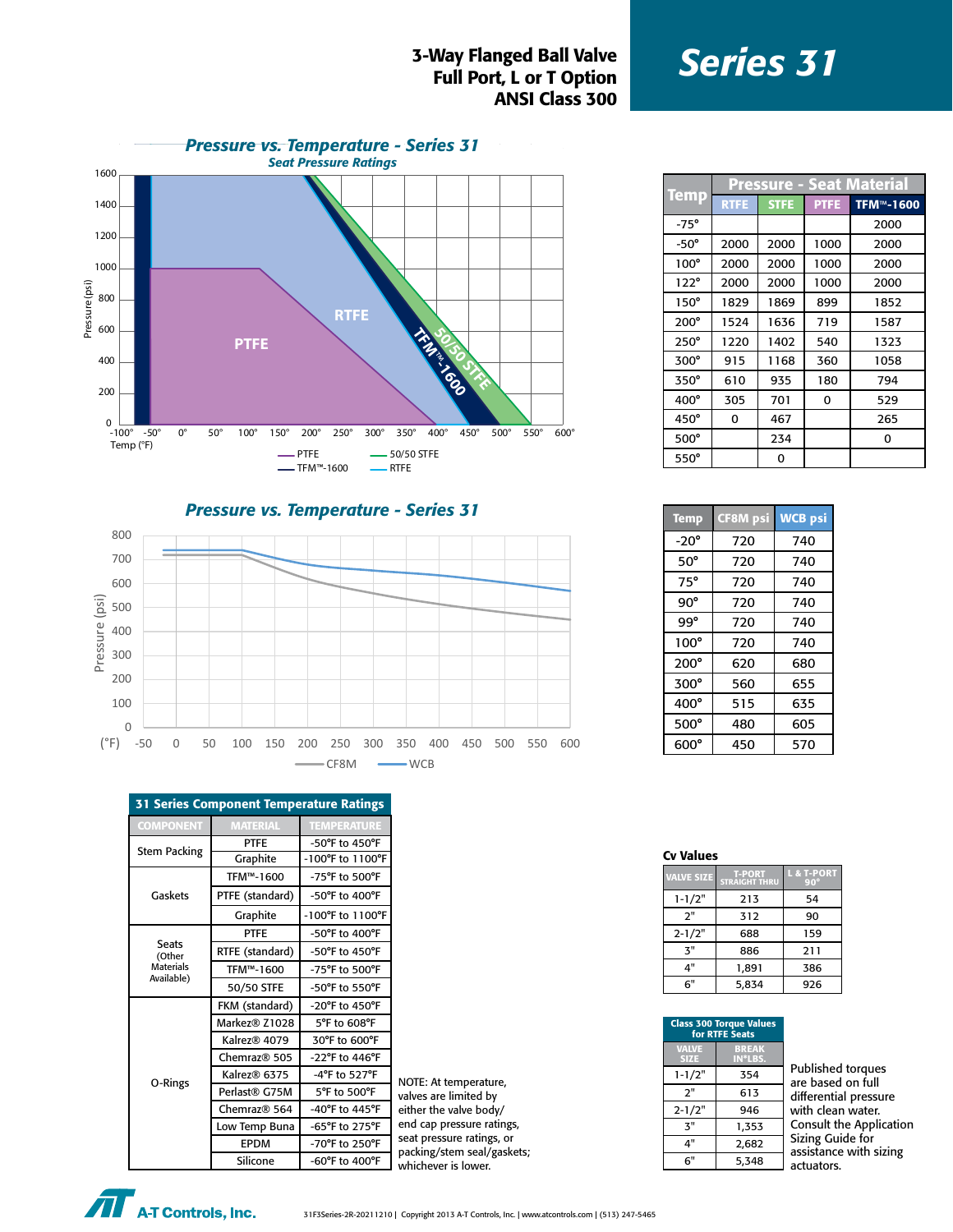# **SERIES 31-F3 3-Way 300# Flanged Direct Mount ERIES 31-F3 3-Way 300# Flanged Direct Mount**

R

øΈ

# TRIAS®

## *Pneumatic Double Acting*

*Automated Ball Valve Package*

Series 31-F3 3-Way Flanged Ball Valve

Sizes 1-1/2"-6" 316SST or WCB ANSI Class 300 Full Port Design 1-pc Ball & Stem Blowout Proof Stem RTFE Seats Standard "L" or "T" Port Option Trunnion Ball Design ISO 5211 Actuator Mounting Pad

### **STANDARDS**

Pressure Testing Testing API 598<br>Mounting 150 5211 Mounting<br>Safety Integrity

Design ANSI/ASME B16.34<br>
Flanged Ends ANSI/ASME B16.5 ANSI/ASME B16.5 Face-to-Face (per factory's standard)<br>Pressure Testing API 598 IEC 61508:2010; SIL 3 Marking System for Valves MSS SP-25 Material Certification EN 10204-3.1 MTR Quality Assurance ISO 9001:2015



Flanged 3-Way

For operating temperatures in excess of 175° F with Buna-N seals in the actuator, an extended bracket is required. FKM seals in the actuator require an extended bracket for more than 300° F. Please consult factory for sizing information.

#### Class 300 Double Acting Assembly DIMENSIONS (IN)

| А     | B     |       | D.   | н     |
|-------|-------|-------|------|-------|
| 10.87 | 10.06 | 8.62  | 4.83 | 6.12  |
| 11.46 | 10.77 | 9.37  | 5.19 | 6.50  |
| 13.90 | 13.06 | 11.22 | 6.05 | 7.50  |
| 20.95 | 15.60 | 11.85 | 7.64 | 8.25  |
| 20.95 | 17.34 | 15.35 | 7.64 | 10.00 |
| 22.68 | 20.27 | 18.90 | 8.42 | 12.50 |
|       |       |       |      |       |

DINS SHOWN ARE FOR ASSEMBLIES SIZED FOR 80 PSI SUPPLY

|             | <b>SIZED FOR</b><br>80 psi AIR SUPPLY | <b>SIZED FOR</b><br><b>60 psi AIR SUPPLY</b> |                     |  |  |  |
|-------------|---------------------------------------|----------------------------------------------|---------------------|--|--|--|
| <b>SIZE</b> | <b>MODEL</b>                          | <b>SIZE</b>                                  | <b>MODEL</b>        |  |  |  |
| $1 - 1/2"$  | 31-3X-150/2R4D-XX-*                   | $1 - 1/2"$                                   | 31-3X-150/2R5D-XX-* |  |  |  |
| 2"          | 31-3X-200/2R5D-XX-*                   | 2"                                           | 31-3X-200/2R6D-XX-* |  |  |  |
| $2 - 1/2"$  | 31-3X-250/2R6D-XX-*                   | $2 - 1/2"$                                   | 31-3X-250/2R7D-XX-* |  |  |  |
| 3"          | 31-3X-300/2R8D-XX-*                   | 3"                                           | 31-3X-300/2R8D-XX-* |  |  |  |
| 4"          | 31-3X-400/2R8D-XX-*                   | 4"                                           | 31-3X-400/2R8D-XX-* |  |  |  |
| 6"          | 31-3X-600/2R9D-XX-*                   | 6"                                           | 31-3X-600/2R9D-XX-* |  |  |  |
|             |                                       |                                              |                     |  |  |  |

\* Must specify L or T port

Actuators are sized for clean liquid surface with a specific gravity of 1 and at 70° F.



─────────  $\overline{\Omega}$ ŏ

*Refer to Series 31 IOM for all repair kit, seat and gasket part numbers.* See the last page of catalog for How To Order detail and options. See Automated Part Number Matrix for complete part number and options.

#### **OPTIONS**

| <b>DESCRIPTION</b>          | <b>PART NO.</b><br><b>SUFFIX</b> | <b>DESCRIPTION</b>               | <b>PART NO.</b><br><b>SUFFIX</b> |
|-----------------------------|----------------------------------|----------------------------------|----------------------------------|
| Type 4 Solenoid             | (A)                              | Type 4 Limit Switch (2) spdt     | (A)                              |
| Type 7 Solenoid             | (B)                              | Type 7 Limit Switch (2) spdt     | (B)                              |
| Intrinsically Safe Solenoid | (C)                              | Instrinsically Safe Limit Switch | U                                |

Other options available - call for details Actuators are sized based on clean/clear fluid.

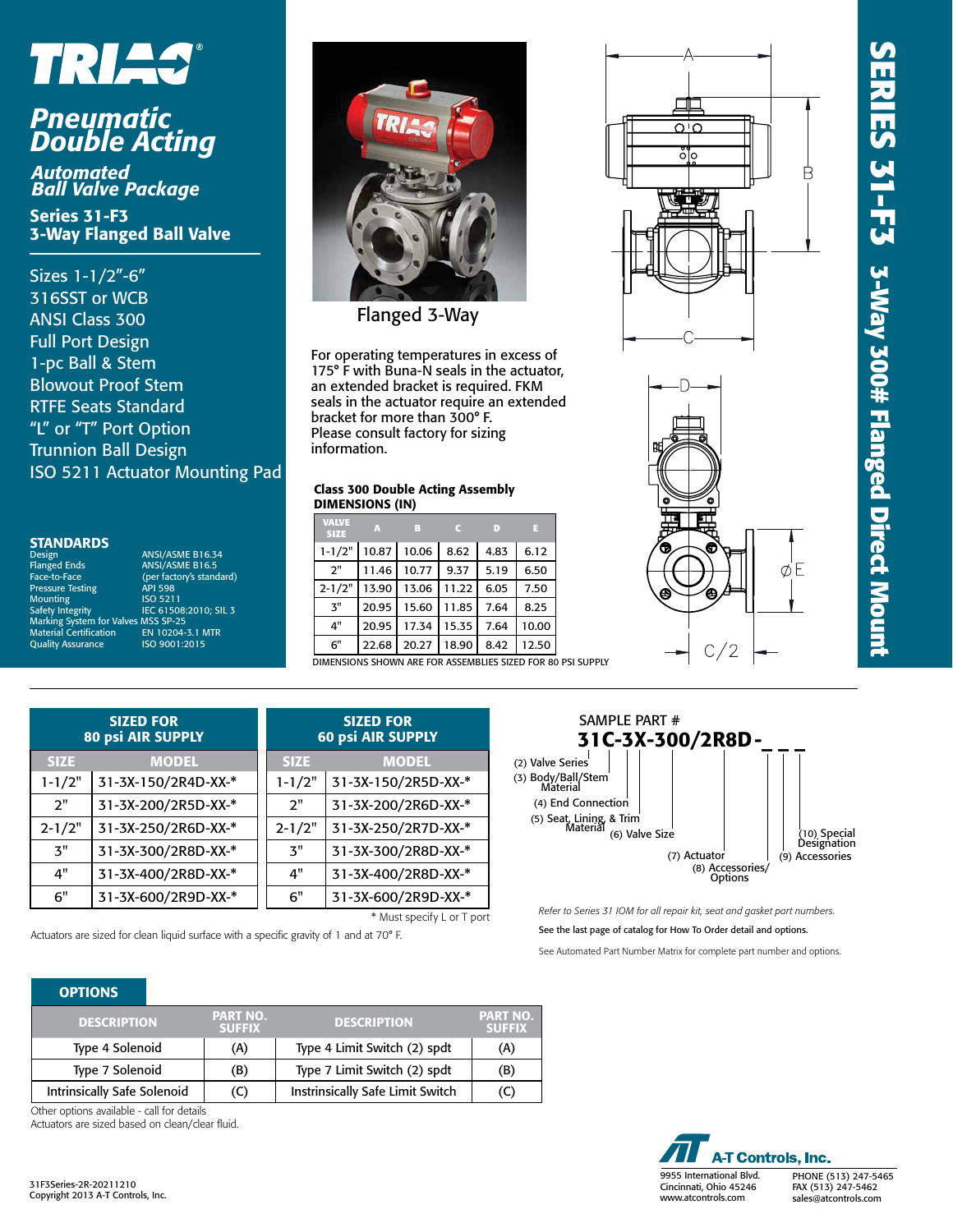

## *Pneumatic Spring Return*

*Automated Ball Valve Package*

Series 31-F3 3-Way Flanged Ball Valve

Sizes 1-1/2"-6" 316SST or WCB ANSI Class 300 Full Port Design 1-pc Ball & Stem Blowout Proof Stem RTFE Seats Standard "L" or "T" Port Option Trunnion Ball Design ISO 5211 Actuator Mounting Pad

#### **STANDARDS**

| Design                              | ANSI/ASME B16.34         |
|-------------------------------------|--------------------------|
| <b>Flanged Ends</b>                 | <b>ANSI/ASME B16.5</b>   |
| Face-to-Face                        | (per factory's standard) |
| <b>Pressure Testing</b>             | <b>API 598</b>           |
| <b>Mounting</b>                     | ISO 5211                 |
| Safety Integrity                    | IEC 61508:2010: SIL 3    |
| Marking System for Valves MSS SP-25 |                          |
| <b>Material Certification</b>       | EN 10204-3.1 MTR         |
| <b>Quality Assurance</b>            | ISO 9001:2015            |
|                                     |                          |



Flanged 3-Way

For operating temperatures in excess of 175° F with Buna-N seals in the actuator, an extended bracket is required. FKM seals in the actuator require an extended bracket for more than 300° F. Please consult factory for sizing information.

#### Class 300 Spring Return Assembly DIMENSIONS (IN)

| A     | B     |       | D    | в     |
|-------|-------|-------|------|-------|
| 11.46 | 10.45 | 8.62  | 5.06 | 6.12  |
| 13.90 | 12.14 | 9.37  | 5.91 | 6.50  |
| 13.90 | 13.47 | 11.22 | 5.91 | 7.50  |
| 20.95 | 15.60 | 11.85 | 6.89 | 8.25  |
| 22.68 | 18.18 | 15.35 | 7.60 | 10.00 |
| 24.37 | 21.22 | 18.90 | 8.31 | 12.50 |
|       |       |       |      |       |



| <b>SIZED FOR</b><br>80 psi AIR SUPPLY |                     |             | <b>SIZED FOR</b><br><b>60 psi AIR SUPPLY</b> |
|---------------------------------------|---------------------|-------------|----------------------------------------------|
| <b>SIZE</b>                           | <b>MODEL</b>        | <b>SIZE</b> | <b>MODEL</b>                                 |
| $1 - 1/2"$                            | 31-3X-150/2R5S-XX-* | $1 - 1/2"$  | 31-3X-150/2R6S4-XX-*                         |
| 2"                                    | 31-3X-200/2R6S-XX-* | 2"          | 31-3X-200/2R6S4-XX-*                         |
| $2 - 1/2"$                            | 31-3X-250/2R6S-XX-* | $2 - 1/2"$  | 31-3X-250/2R7S4-XX-*                         |
| 3"                                    | 31-3X-300/2R8S-XX-* | 3"          | 31-3X-300/2R9S4-XX-*                         |
| 4"                                    | 31-3X-400/2R9S-XX-* | 4"          | 31-3X-400/2R9S4-XX-*^                        |
| 6"                                    | 31-3X-600/2R0S-XX-* | 6"          | 31-3X-600/2R0S-XX-*#                         |

\* *Must specify L or T port.* ^ *Actuator sized for 400 PSIG. For higher pressure, use a 2R0S4.*

# *Actuator sized for 400 PSIG. For higher pressure, use a 2RBSR60.*

Note: A number following the actuator model (Ex: 2R6S<u>4</u>), indicates the number of springs per side. For a<br>standard (5 spring per side) actuator, the spring designation is omitted from the automated part number.

Actuators are sized for clean liquid surface with a specific gravity of 1 and at 70° F.

#### **OPTIONS**

| <b>DESCRIPTION</b>                 | <b>PART NO.</b><br><b>SUFFIX</b> | <b>DESCRIPTION</b>                      | <b>PART NO.</b><br><b>SUFFIX</b> |
|------------------------------------|----------------------------------|-----------------------------------------|----------------------------------|
| Type 4 Solenoid                    | (A)                              | Type 4 Limit Switch (2) spdt            | (A)                              |
| Type 7 Solenoid                    | (B)                              | Type 7 Limit Switch (2) spdt            | (B)                              |
| <b>Intrinsically Safe Solenoid</b> | (C)                              | <b>Instrinsically Safe Limit Switch</b> | (C)                              |

Other options available - call for details. Actuators are sized based on clean/clear fluid.

Specify flow pattern when ordering. See automated part number matrix for complete part number and options.







*Refer to Series 31 IOM for all repair kit, seat and gasket part numbers.*

See the last page of catalog for How To Order detail and options.

See Automated Part Number Matrix for complete part number and options.

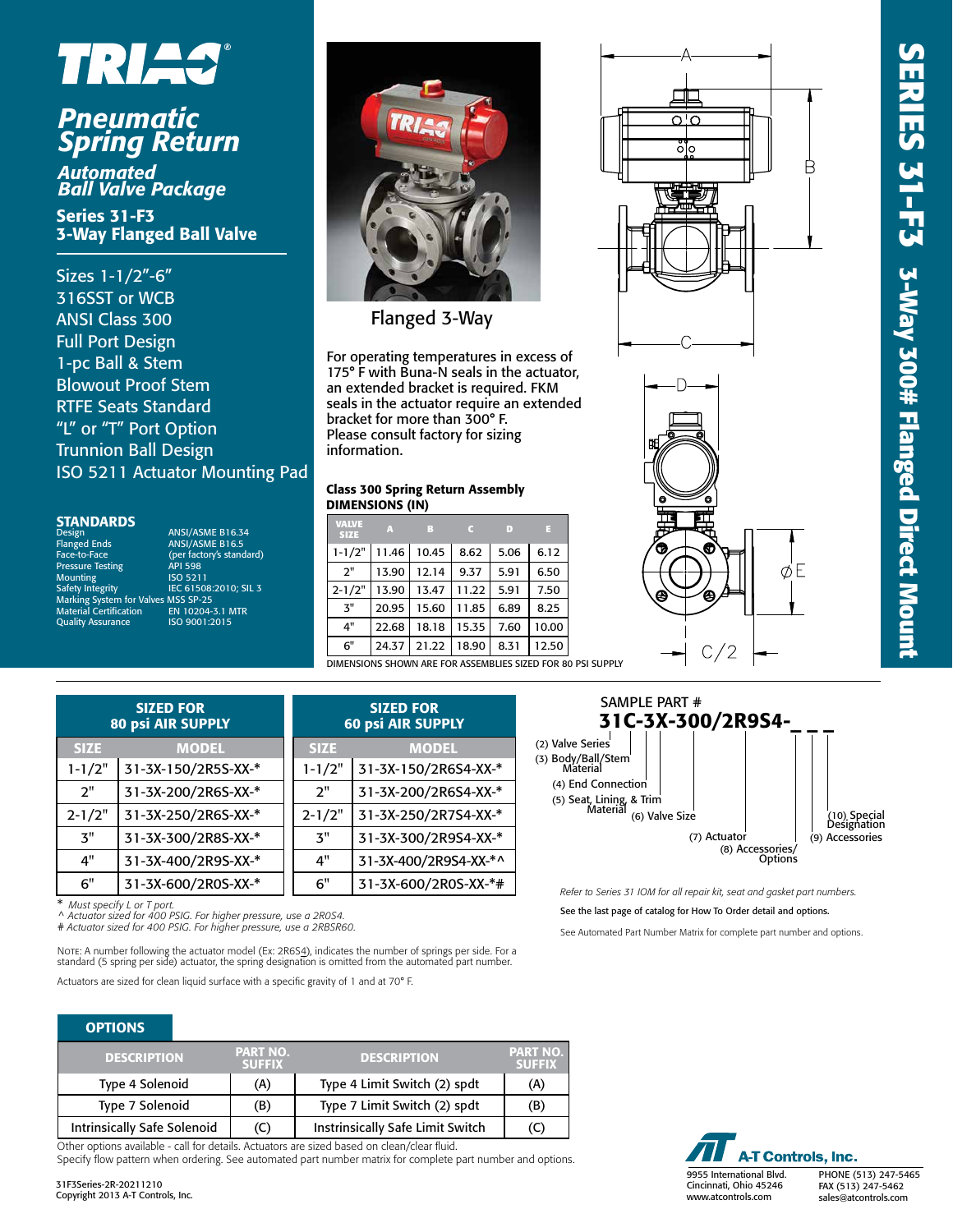



# *Electric*

*Automated Ball Valve Package* Series 31-F3 3-Way Flanged Ball Valve

Sizes 1-1/2"- 6" 316SST or WCB Full Port Design ANSI Class 300 1-pc Ball & Stem Blowout Proof Stem RTFE Seats Standard "L" or "T" Port Option Trunnion Ball Design ISO 5211 Actuator Mounting Pad

#### **STANDARDS**

Face-to-Face<br>Pressure Testing Mounting<br>Safety Integrity Marking System for Valves MSS SP-25 Material Certification **Quality Assurance** 

Design<br>
Planged Ends<br>
Flanged Ends<br>
ANSI/ASME B16.5 ANSI/ASME B16.5 Face-Brown<br>(per factory's standard)<br>API 598 ISO 5211<br>IEC 61508:2010; SIL 3



Flanged 3-Way

For operating temperatures in excess of 158° F with an electric actuator, an extended bracket is required. Please consult factory for sizing information.

#### Class 300 Electric Assembly DIMENSIONS (IN)

| <b>VALVE</b><br><b>SIZE</b> | $\mathbf{A}$ | $\overline{B}$ |       | - 10           | n a   |       |
|-----------------------------|--------------|----------------|-------|----------------|-------|-------|
| $1 - 1/2"$                  | 9.02         | 14.68          |       | $8.62$   13.31 | 6.12  | 10.43 |
| 2"                          | 9.02         | 15.00          | 9.37  | 13.31          | 6.50  | 10.43 |
| $2 - 1/2"$                  | 10.20        | 16.79          | 11.22 | 14.49          | 7.50  | 11.26 |
| 3"                          | 10.20        | 17.20          | 11.85 | 14.49          | 8.25  | 11.26 |
| 4"                          | 10.20        | 18.94          | 15.35 | 14.49          | 10.00 | 11.26 |
| 6"                          | 11.69        | 22.60          | 18.90 | 16.14          | 12.50 | 12.09 |





| <b>ON-OFF</b> |                     |  |  |
|---------------|---------------------|--|--|
| <b>SIZE</b>   | <b>MODEL</b>        |  |  |
| $1 - 1/2"$    | 31-3X-150/WEC1-XX-* |  |  |
| ን"            | 31-3X-200/WEC1-XX-* |  |  |
| $2 - 1/2"$    | 31-3X-250/WEE1-XX-* |  |  |
| ጞ"            | 31-3X-300/WEF1-XX-* |  |  |
| 4"            | 31-3X-400/WEF1-XX-* |  |  |
| 6"            | 31-3X-600/WEH1-XX-* |  |  |

| <b>ON-OFF</b>      | <b>MODULATING</b> |                     |  |
|--------------------|-------------------|---------------------|--|
| <b>MODEL</b>       | <b>SIZE</b>       | <b>MODEL</b>        |  |
| 1-3X-150/WEC1-XX-* | $1 - 1/2"$        | 31-3X-150/WEC2-XX-* |  |
| 1-3X-200/WEC1-XX-* | 2"                | 31-3X-200/WED2-XX-* |  |
| 1-3X-250/WEE1-XX-* | $2 - 1/2"$        | 31-3X-250/WEF2-XX-* |  |
| 1-3X-300/WEF1-XX-* | ጞ"                | 31-3X-300/WEG2-XX-* |  |
| 1-3X-400/WEF1-XX-* | 4"                | 31-3X-400/WEG2-XX-* |  |
| 1-3X-600/WEH1-XX-* | 6"                | 31-3X-600/WEJ2-XX-* |  |
|                    |                   |                     |  |

\* Must specify L or T port

Actuators are sized for clean liquid surface with a specific gravity of 1 and at 70° F.

#### **OPTIONS**

| <b>DESCRIPTION</b> |  |  |  |
|--------------------|--|--|--|
|                    |  |  |  |

24 VAC/24 VDC/220VAC

Feedback potentiometer

NOTE: Heater and thermostat standard (2) auxiliary switches standard

Other options available - call for details Actuators are sized based on clean/clear fluid.

31F3Series-2R-20211210 Copyright 2013 A-T Controls, Inc.



*Refer to Series 31 IOM for all repair kit, seat and gasket part numbers.*

See the last page of catalog for How To Order detail and options.

See Automated Part Number Matrix for complete part number and options.



PHONE (513) 247-5465 FAX (513) 247-5462 sales@atcontrols.com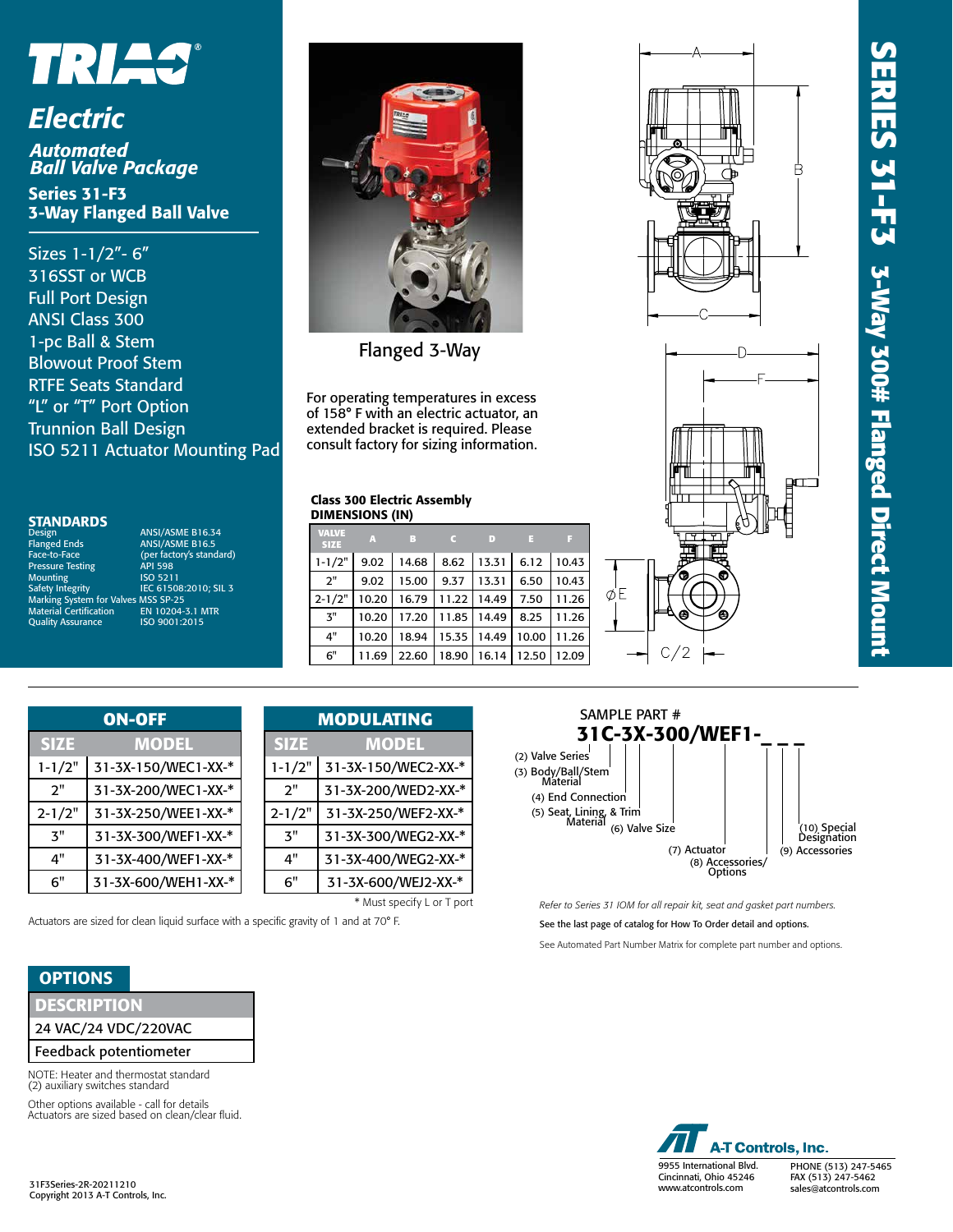## HOW TO ORDER: Manual Valves *Series 31*

|    | <b>Valve Series</b>                    |
|----|----------------------------------------|
| 31 | 3-Way Flanged, Direct Mount, Full Port |

|   | <b>Body/Ball/Stem Material</b>       |
|---|--------------------------------------|
|   | Blank Valve Series Standard (316SST) |
| C | Carbon Steel Body                    |

| 4  | <b>End Connection</b>        |
|----|------------------------------|
| F1 | 150# Flanged Ends            |
| F3 | 300# Flanged Ends            |
| XX | Configurable End Connections |
|    |                              |

|                                                                                 |             | <b>Valve Size</b> |  |
|---------------------------------------------------------------------------------|-------------|-------------------|--|
| $\begin{array}{ c c c } \hline 0150 & 1-1/2'' \\ \hline 0200 & 2'' \end{array}$ |             | $0300 - 3''$      |  |
|                                                                                 |             | 0400 4"           |  |
|                                                                                 | 0250 2-1/2" | 0600 6"           |  |

#### 6 Seat, Lining & Trim Material

- X Reinforced TFE Seats (RTFE)
- P Virgin TFE Seats (PTFE)
- S 50/50 STFE Seats
- T TFM™-1600 Seats A 50% SS Powder/50% TFM™-1600 (STFM)
- 
- E All TFM™-1600 Seats, Seals, & Packing G STFE Seats w/ Non-Standard Graphite Packing & Gaskets Blank Standard **10 O-Ring**

| 7 I | <b>Special Designation</b>    |
|-----|-------------------------------|
|     | X No Specials/Series Standard |

- G Gear Operator
- H Gear Operator with Lockout Plate
- 4 4" Lockable Stem Extension

#### 8 | Additional Specials

- X No Specials/Series Standard
- O Oxygen Cleaned
- Z Special End Configuration
- V Vented Ball
- E Bonnet Extension Lockable Handle
- F Fugitive Emissions Bonnet
- D Degreased & Bagged
- A Vented Ball, Degreased & Bagged
- B Vented Ball, Oxygen Cleaned

#### OPTIONS:

#### 9 | Special Designation

- L L-Port, 3-Way arrangement
- T T-Port, 3-Way arrangement

- *Blank Standard* X Multiple Option Designation
- 2 Markez® Z1028
- 4 Karlez 4079
- 5 Chemraz® 505
- 6 Karlez 6375
- 7 Perlast® G75M
- 9 Chemraz® 564
- B Low Temp Buna
- E EPDM
- S Silicone

#### 11 | Additional Specials *Blank Standard*

- X Multiple Option Designation
- B B7M Bolting
- M Marine Epoxy Coating
- 

17-4 PH® is a registered trademark of AK Steel Conoration.<br>Chemraz© is a registered trademark of Greene, liveed & Co.<br>Markez© is a registered trademark of Marco Rubber & Plastic Products Inc.<br>Perlast© is a registered trad



*Refer to Series 31 IOM for all repair kit, seat and gasket part numbers.*